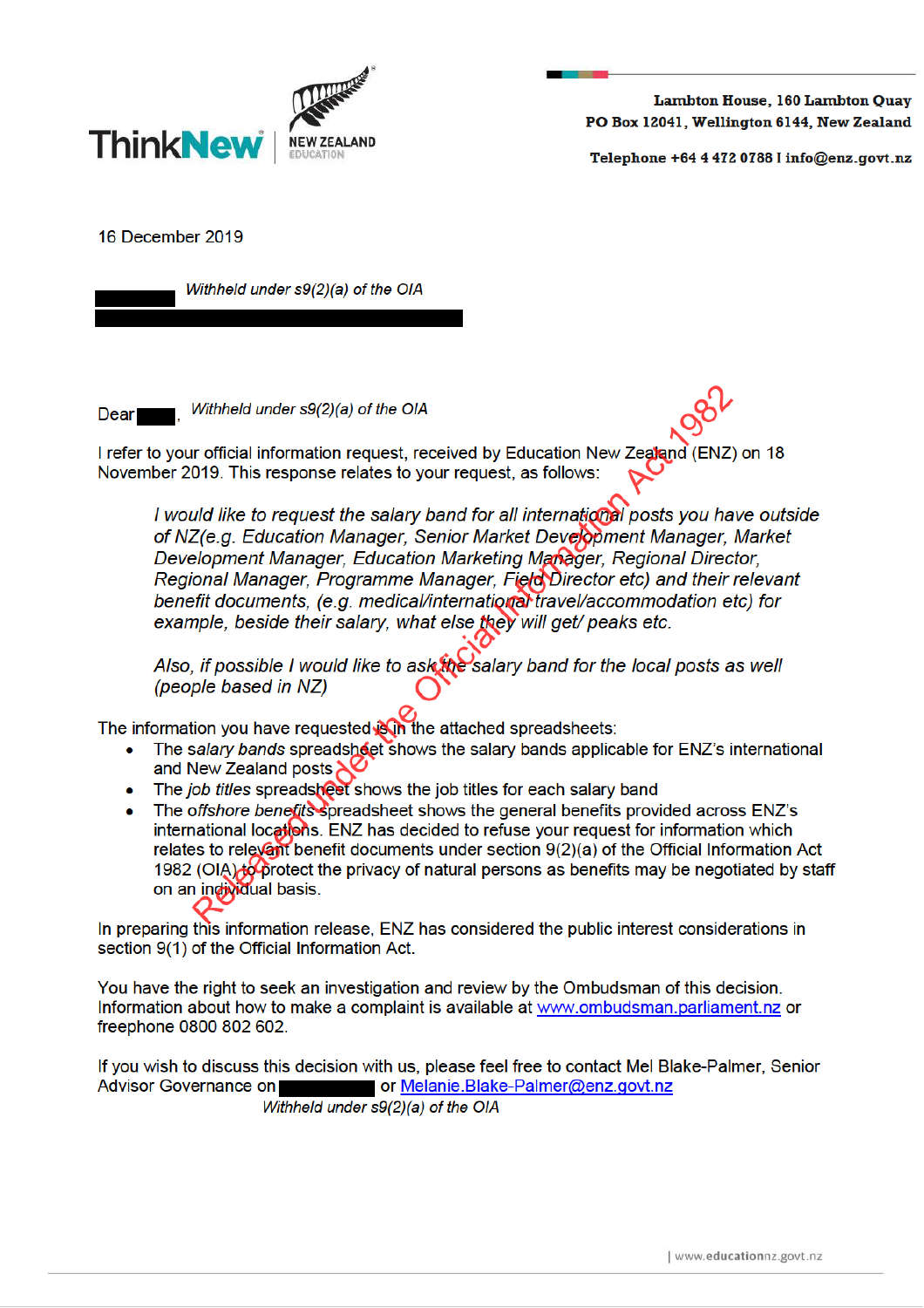

Please note, Education New Zealand now proactively publishes OIA responses. Your name and contact details will be removed from this response before it is published on our website.

Yours sincerely,

John Goulter General Manager Stakeholders and Communications Education New Zealand

Contract under Stakeholders and Communications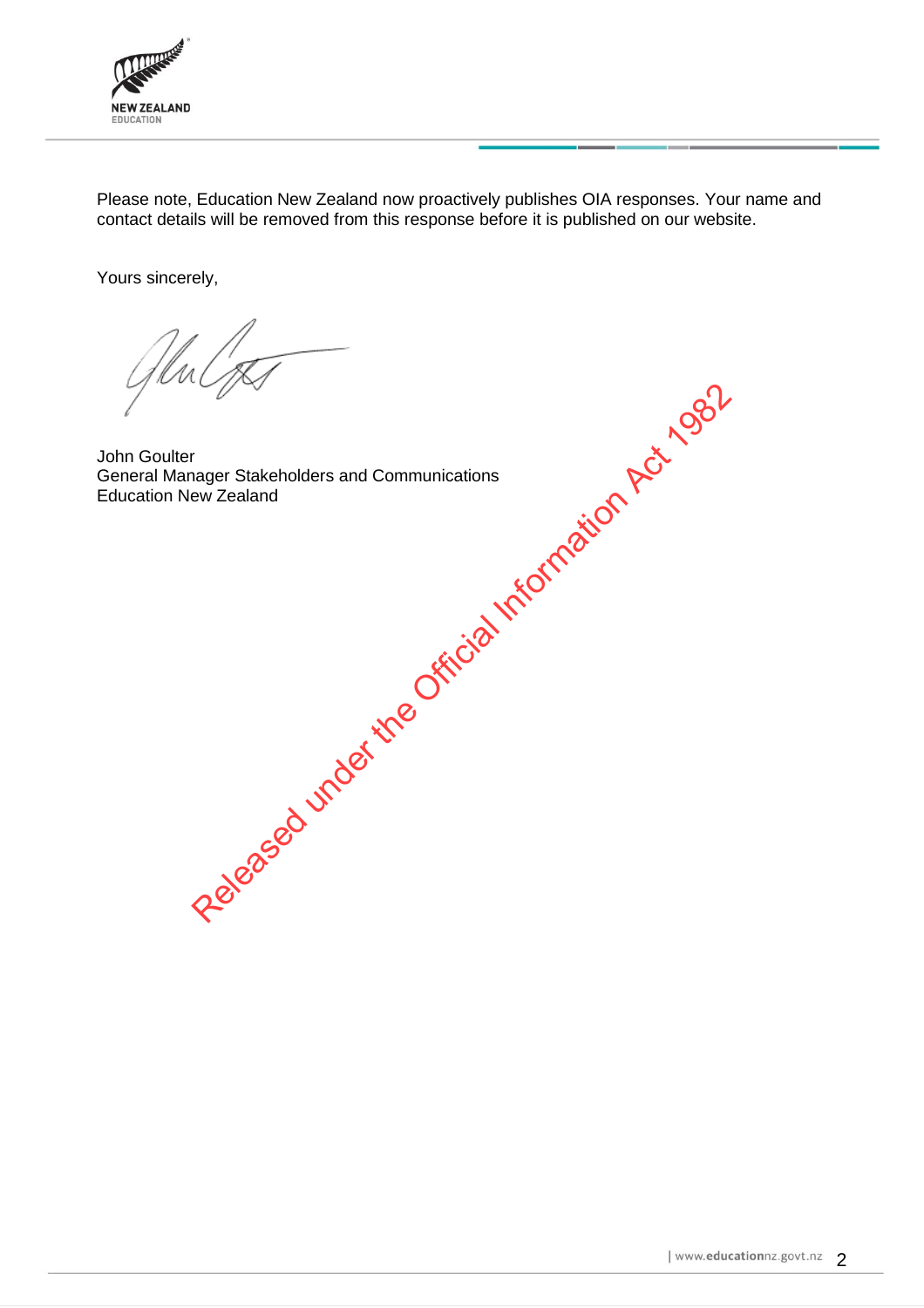| Location             | Car park | 3th month payment<br>$\blacksquare$ | Vacation payment | Medical allowance/insurance | Food allowance | Housing/transport benefit | Flight allowance | Superannuation/social security | benefit<br>Phone | Some benefits are included in the packad<br>required under local labour law.<br>Car park<br>Car parking provided by the employer.<br>13 <sup>th</sup> month payment<br>In some international locations, the anni<br>payments. 12 payments are made on a r<br>payment is normally provided either in I<br>vacation period in northern hemisphere |
|----------------------|----------|-------------------------------------|------------------|-----------------------------|----------------|---------------------------|------------------|--------------------------------|------------------|-------------------------------------------------------------------------------------------------------------------------------------------------------------------------------------------------------------------------------------------------------------------------------------------------------------------------------------------------|
| Bangkok              | Υ        | Y                                   |                  | Υ                           |                |                           |                  | Y                              |                  | Vacation payment                                                                                                                                                                                                                                                                                                                                |
| <b>Berlin</b>        |          |                                     |                  | Υ                           |                |                           |                  |                                |                  | In some international locations, employe                                                                                                                                                                                                                                                                                                        |
| China                |          | Y                                   |                  | Y                           |                |                           |                  |                                |                  | additional payment to employees just be                                                                                                                                                                                                                                                                                                         |
| Ho Chi Minh City     | Y        | Y                                   |                  | Y                           |                |                           |                  |                                |                  | some cases it may be a full month paym                                                                                                                                                                                                                                                                                                          |
| India                |          |                                     |                  | Υ                           |                |                           |                  | Y                              |                  | percentage of the regular monthly paym                                                                                                                                                                                                                                                                                                          |
| Jakarta              |          | Υ                                   |                  | Y                           |                |                           |                  | Y                              |                  | Medical allowance/insurance                                                                                                                                                                                                                                                                                                                     |
| Kuala Lumpur         |          |                                     |                  |                             |                |                           |                  |                                |                  | In some international locations a medica                                                                                                                                                                                                                                                                                                        |
| Riyadh               | Y        |                                     |                  | Y                           |                | Υ                         | Y                |                                | Y                | supplement any medical insurance that                                                                                                                                                                                                                                                                                                           |
| Santiago             |          |                                     |                  | Y                           | Y              | Y                         |                  |                                |                  | that are not covered by the medical insu                                                                                                                                                                                                                                                                                                        |
| Sao Paulo            |          | Y                                   | Y                |                             |                |                           |                  | Υ                              | $\sim$           | insurance schemes may also be provided                                                                                                                                                                                                                                                                                                          |
| Seoul                |          |                                     |                  | Υ                           |                |                           |                  | Υ                              |                  | <b>Food allowance</b>                                                                                                                                                                                                                                                                                                                           |
| Singapore            |          |                                     |                  | Υ                           |                |                           |                  | X                              |                  | Provided at some international locations                                                                                                                                                                                                                                                                                                        |
| Tokyo                |          |                                     |                  | Υ                           |                |                           |                  |                                |                  | employees.                                                                                                                                                                                                                                                                                                                                      |
| <b>Washington DC</b> |          |                                     |                  | Y                           |                |                           |                  |                                |                  | <b>Housing/transport allowance</b>                                                                                                                                                                                                                                                                                                              |
|                      |          |                                     |                  |                             |                |                           |                  |                                |                  | Required under Saudi labour law.                                                                                                                                                                                                                                                                                                                |
|                      |          |                                     |                  |                             |                |                           |                  |                                |                  | <b>Flight allowance</b><br>To enable travel home every two years.<br><b>Superannuation/social security</b>                                                                                                                                                                                                                                      |

*Some benefits are included in the package negotiated, whereas others are required under local labour law.*

#### **Car park**

## **13th month payment**

In some international locations, the annual gross salary is divided into 13 payments. 12 payments are made on a monthly basis and the 13th month payment is normally provided either in December or June (before summer vacation period in northern hemisphere).

# **Vacation payment**

In some international locations, employers are required to make an additional payment to employees just before summer vacation period. In some cases it may be a full month payment (see 13<sup>th</sup> month payment) or a percentage of the regular monthly payment.

## **Medical allowance/insurance**

In some international locations a medical allowance is provided to supplement any medical insurance that might be provided for situations that are not covered by the medical insurance. Employer sponsored insurance schemes may also be provided.

### **Food allowance**

Provided at some international locations as it provides a tax advantage to employees.

### **Housing/transport allowance**

## **Flight allowance**

### **Superannuation/social security**

Compulsory superannuation or pension schemes.

## **Phone benefit**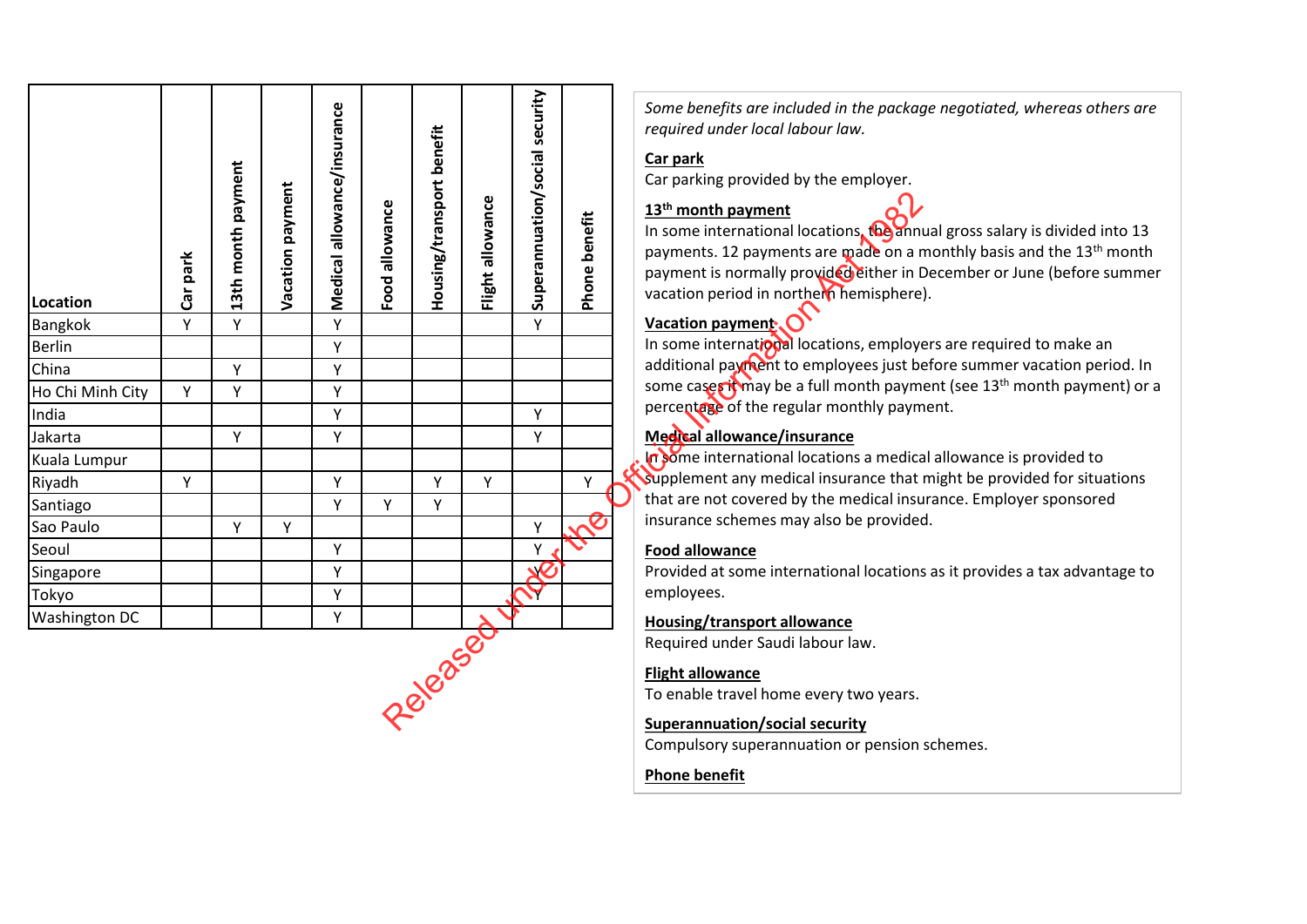| <b>Salary band</b> | Job title                                                                                            |
|--------------------|------------------------------------------------------------------------------------------------------|
| 12                 | Education Assistant, Finance Officer, Student Intern                                                 |
| 13                 | Coordinator People and Culture, Industry Development Coordinator, International Advisor,             |
|                    | International Projects Coordinator, EA to GM Partnerships and Marketing                              |
| 14                 | Assistant Accountant, Communications Advisor, EA to CE, EA/Team Coordinator, Education Marketing     |
|                    | Manager, Intelligence Analyst, International Social Communities Specialist, Scholarships and Student |
|                    | Experience Advisor, Student Scholarships Advisor                                                     |
| 15                 | Advisor People & Culture, Advisor Government Stakeholders, Database & Automation Specialist,         |
|                    | Digital Media Project Advisor, Education Manager, Field Director, International Digital Content      |
|                    | Manager, Market Development Manager, Market Manager Saudi Arabia                                     |
| 16                 | Manager Education Agents, Market Development Manager, Market Manager, Programme Manager,             |
|                    | Senior Advisor Governance, Senior Communications Advisor, Senior Data Analyst, Student Experience    |
|                    | Manager                                                                                              |
| 17                 |                                                                                                      |
|                    | Marketing Technology Programme Manager, Country Manager India, Digital Propert Manager, Global       |
|                    | Campaigns and Communities Manager, International Market Manager, Market Manager, Principal           |
|                    | Advisor Communications, Regional Manager Middle East, Regional Manager North America & Europe,       |
|                    | Senior Advisor People & Culture, Senior Market Development Manage                                    |
| 18                 | Accountability Manager, Business Development Manager, Business Solutions Manager, Director           |
|                    | Communications, Director Brand & Design, Director Business Planging, Director Channel Services and   |
|                    | Partnerships, Engagement Manager, Finance Manager, International Events Manager, Service Delivery    |
|                    | Manager, Operations Director, Strategic Projects Manager, Student Scholarships Manager               |
| 19                 |                                                                                                      |
|                    | Director, Chief Advisor Māori, Regional Manager FastAsia, Regional Director Americas & Europe        |
| 20                 | Regional Director Asia                                                                               |
| 21                 | Chief Financial & Information Officer, Director People & Culture Property & Legal                    |
| 22                 | <b>General Manager</b>                                                                               |
|                    | ler the<br>Released und                                                                              |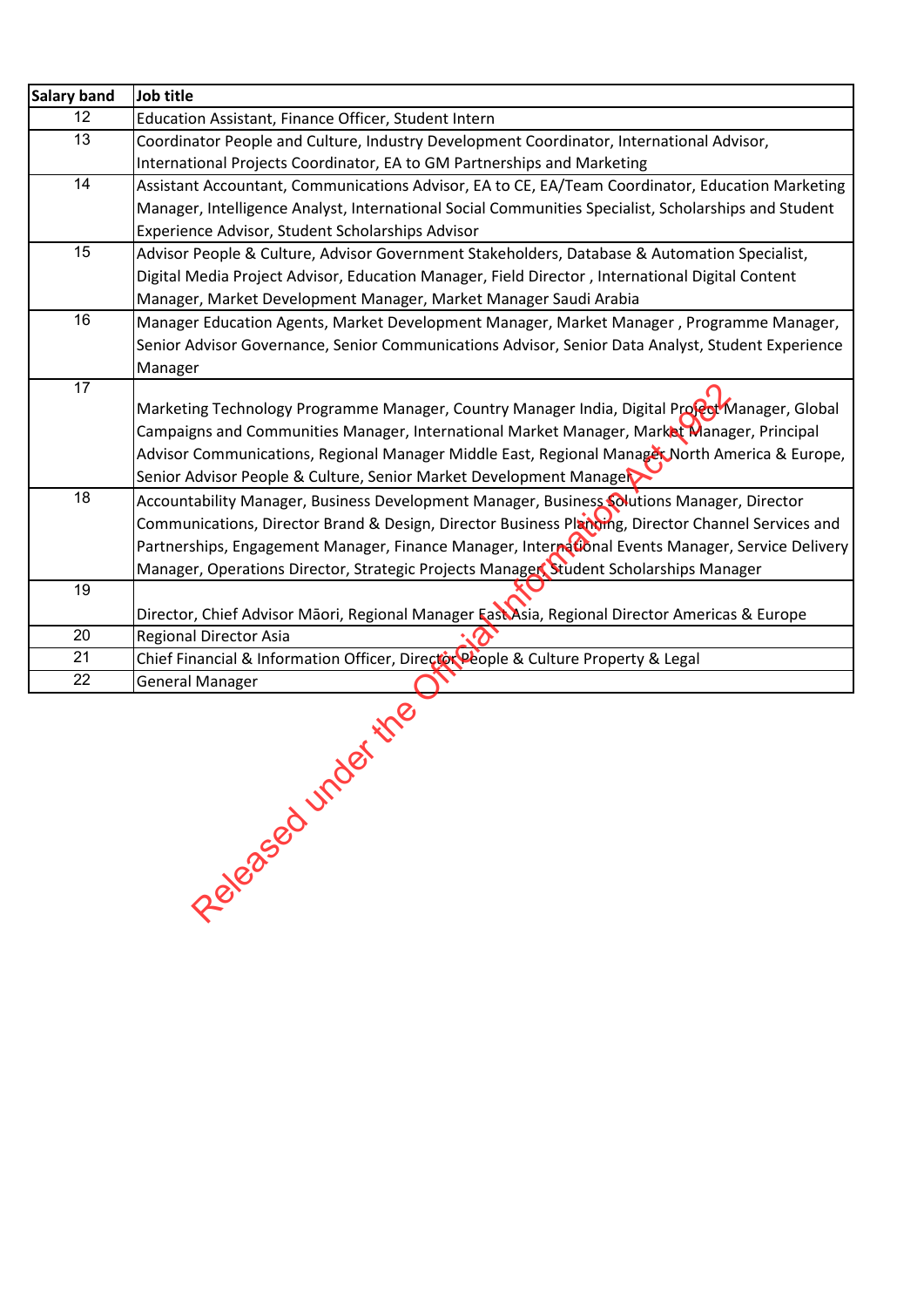| Location    | <b>New Zealand</b>    |         | <b>Bangkok, Thailand</b> |              | <b>Berlin, Germany</b> |              |                       | <b>Beijing, China</b> | Guangzhou, China         |                       | Shanghai, China |         |
|-------------|-----------------------|---------|--------------------------|--------------|------------------------|--------------|-----------------------|-----------------------|--------------------------|-----------------------|-----------------|---------|
| Currency    | <b>NZD</b>            |         | <b>THB</b>               |              | <b>EUR</b>             |              | <b>CNY</b>            |                       | <b>CNY</b>               |                       | <b>CNY</b>      |         |
| Salary band | <b>Upper</b><br>Lower |         | Lower                    | <b>Upper</b> | Lower                  | <b>Upper</b> | Lower<br><b>Upper</b> |                       | Lower                    | yaper                 | Lower           | Upper   |
| 12          | 49,223                | 66,595  |                          |              |                        |              |                       |                       |                          | $\tilde{\mathcal{O}}$ |                 |         |
| 13          | 55,250                | 74,750  |                          |              |                        |              |                       |                       | RC                       |                       |                 |         |
| 14          | 62,860                | 85,046  |                          |              |                        |              |                       |                       | $\overline{\mathcal{O}}$ |                       |                 |         |
| 15          | 72,667                | 98,314  |                          |              | 52,187                 | 70,605       | 261,576               | 353,888               |                          |                       |                 |         |
| 16          | 86,301                | 116,761 | 1,669,387                | 2,258,583    |                        |              | 339,490               | 469,310               |                          |                       | 356,405         | 482,195 |
| 17          | 102,507               | 138,685 |                          |              |                        |              |                       |                       | 463,516                  | 627,110               |                 |         |
| 18          | 121,481               | 164,357 |                          |              |                        |              | EFFE                  |                       |                          |                       |                 |         |
| 19          | 144,500               | 195,500 |                          |              |                        |              |                       |                       |                          |                       |                 |         |
| 20          | 172,116               | 232,862 |                          |              |                        | tre          |                       |                       |                          |                       |                 |         |
| 21          | 203,912               | 275,882 |                          |              |                        | Be           |                       |                       |                          |                       |                 |         |
| 22          | 229,293               | 310,221 |                          |              | JP                     |              |                       |                       |                          |                       |                 |         |
|             |                       |         |                          | Released     |                        |              |                       |                       |                          |                       |                 |         |
|             |                       |         |                          |              |                        |              |                       |                       |                          |                       |                 |         |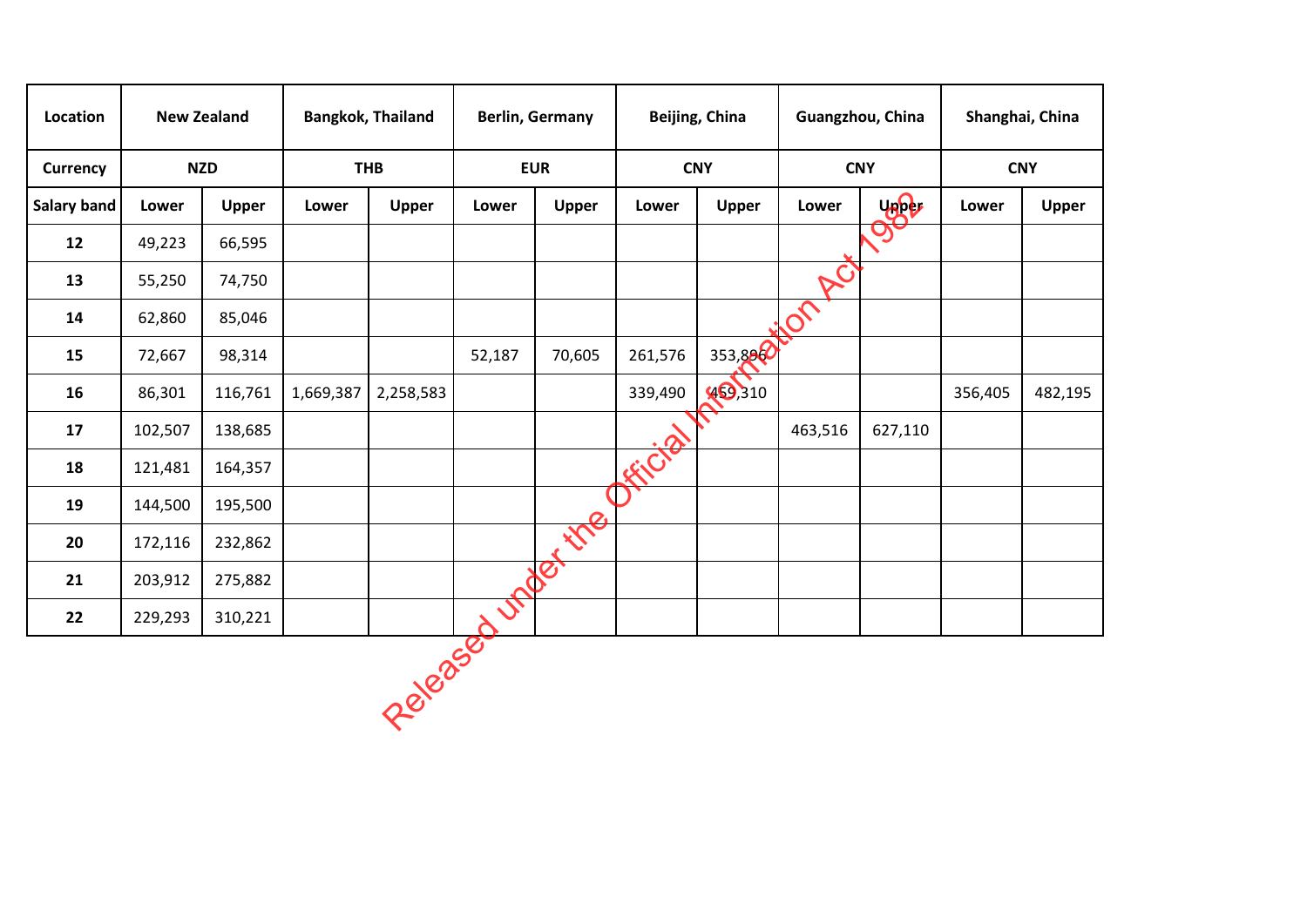| Location    |                       | Ho Chi Minh City, Viet Nam | Mumbai, India |                                               | New Delhi, India         |                     |            | Jakarta, Indonesia       | Kuala Lumpur,<br><b>Malaysia</b> |              | Riyadh, Saudi Arabia |              |
|-------------|-----------------------|----------------------------|---------------|-----------------------------------------------|--------------------------|---------------------|------------|--------------------------|----------------------------------|--------------|----------------------|--------------|
| Currency    | <b>VND</b>            |                            | <b>INR</b>    |                                               | <b>INR</b>               |                     |            | <b>IDR</b>               | <b>MYR</b>                       |              | <b>SAR</b>           |              |
| Salary band | <b>Upper</b><br>Lower |                            | Lower         | <b>Upper</b>                                  | Lower                    | Upper               | Lower      | <b>Upper</b>             | dower                            | <b>Upper</b> | Lower                | <b>Upper</b> |
| 12          |                       |                            |               |                                               |                          |                     |            | N                        | $\frac{1}{69,289}$               | 93,743       |                      |              |
| 13          |                       |                            |               |                                               |                          |                     |            | ACT                      |                                  |              |                      |              |
| 14          |                       |                            |               |                                               |                          |                     |            | $\overline{\mathcal{S}}$ |                                  |              |                      |              |
| 15          |                       |                            |               |                                               |                          |                     |            |                          |                                  |              | 219,398              | 296,832      |
| 16          | 715,432,250           | 967,937,750                |               | 1,935,175   2,618,177   1,927,943   2,608,393 |                          |                     | 507,033500 | 685,986,500              |                                  |              |                      |              |
| 17          | 910,078,000           | 1,231,282,000              |               |                                               |                          | 3,221,574 4,358,600 |            |                          |                                  |              |                      |              |
| 18          |                       |                            |               |                                               |                          |                     |            |                          |                                  |              |                      |              |
| 19          |                       |                            |               |                                               |                          |                     |            |                          |                                  |              |                      |              |
| 20          |                       |                            |               |                                               |                          |                     |            |                          |                                  |              |                      |              |
| 21          |                       |                            |               |                                               | $\overline{\mathcal{S}}$ |                     |            |                          |                                  |              |                      |              |
| 22          |                       |                            |               |                                               |                          |                     |            |                          |                                  |              |                      |              |
|             |                       |                            |               | Released                                      |                          |                     |            |                          |                                  |              |                      |              |